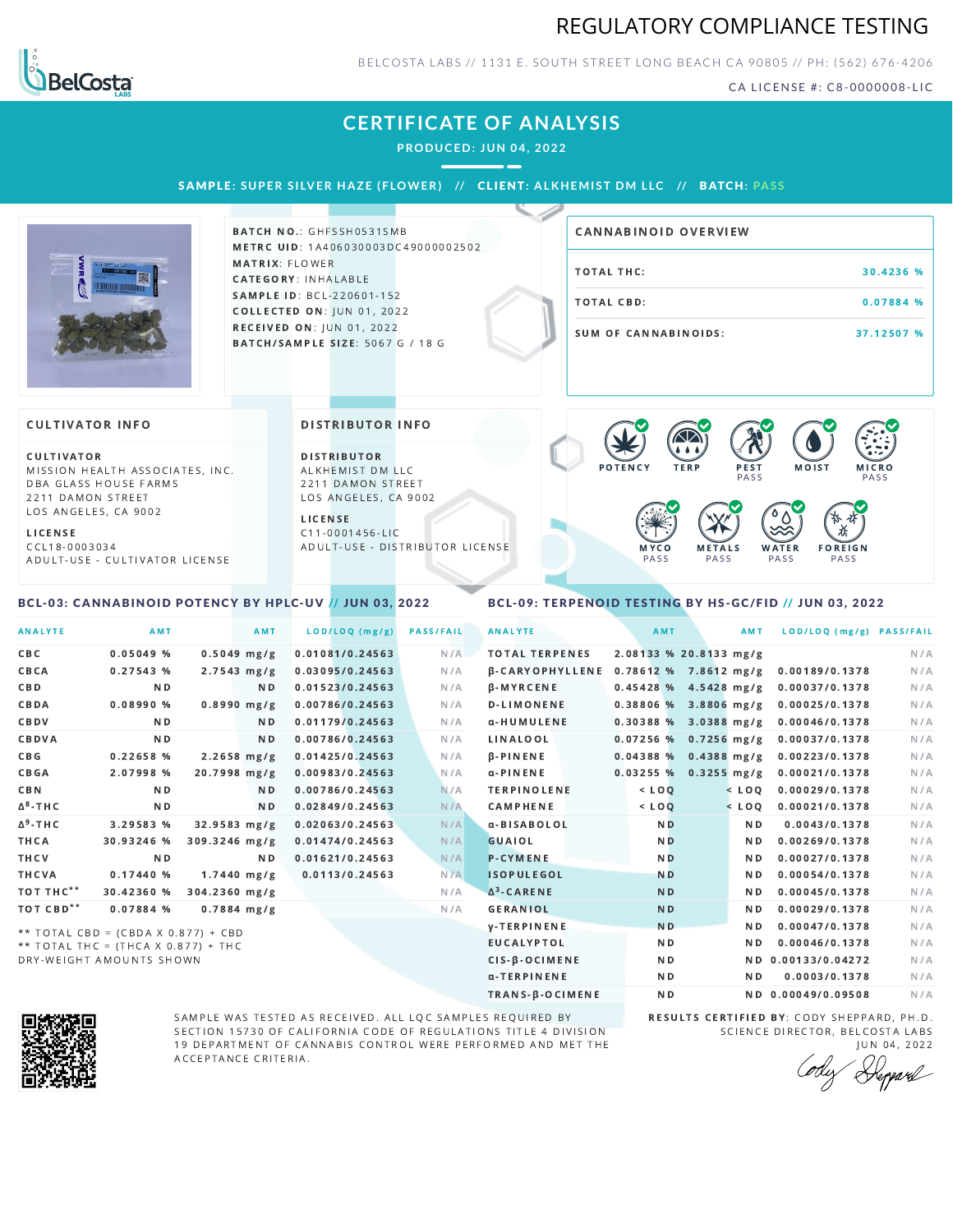# REGULATORY COMPLIANCE TESTING

#### <span id="page-1-0"></span>BCL-13: PESTICIDE TESTING BY GC/MS // JUN 03, 2022

| <b>ANALYTE</b>         | <b>LIMIT</b>  | $AMT(\mu g/g)$ | LOD/LOQ (µg/g)  | <b>PASS/FAIL</b> |
|------------------------|---------------|----------------|-----------------|------------------|
| <b>CAPTAN</b>          | $0.7 \mu g/g$ | N <sub>D</sub> | 0.03146/0.09528 | <b>PASS</b>      |
| CHLORDANE              | Any amt       | N D            |                 | <b>PASS</b>      |
| <b>CHLORDANE CIS</b>   |               | N D            | 0.01112/0.03373 | N/A              |
| <b>CHLORDANE TRANS</b> |               | N <sub>D</sub> | 0.01065/0.03218 | N/A              |
| <b>CHLORFENAPYR</b>    | Any amt       | N D            | 0.02398/0.07261 | <b>PASS</b>      |

| <b>ANALYTE</b>                      | LIMIT         | AMT $(\mu g/g)$ | LOD/LOQ (µg/g)  | <b>PASS/FAIL</b> |
|-------------------------------------|---------------|-----------------|-----------------|------------------|
| <b>CHLORPYRIFOS</b>                 | Any amt       | N D             | 0.01118/0.03397 | <b>PASS</b>      |
| <b>DICHLORVOS</b>                   | Any amt       | N D.            | 0.01178/0.03571 | PASS             |
| <b>METHYL PARATHION</b>             | Any amt       | ND.             | 0.01352/0.04097 | <b>PASS</b>      |
| PENTACHLORONI-<br><b>TROBENZENE</b> | $0.1 \mu g/g$ | ND.             | 0.01406/0.04264 | <b>PASS</b>      |
|                                     |               |                 |                 |                  |

### BCL-05: RESIDUAL PESTICIDE ANALYSIS BY LC-MS/MS ESI // JUN 03, 2022

| <b>ANALYTE</b>             |               | LIMIT $AMT (\mu g/g)$ | LOD/LOQ (µg/g) | <b>PASS/FAIL</b> | <b>ANALYTE</b>          | LIMIT AMT $(\mu g/g)$ |     | LOD/LOQ (µg/g) PASS/FAIL |      |
|----------------------------|---------------|-----------------------|----------------|------------------|-------------------------|-----------------------|-----|--------------------------|------|
| ABAMECTIN                  | $0.1 \mu g/g$ | N D                   | 0.01153/0.04   | PASS             | <b>METALAXYL</b>        | $2 \mu g/g$           | N D | 0.00503/0.02             | PASS |
| АСЕРНАТЕ                   | $0.1 \mu g/g$ | N D                   | 0.00368/0.02   | <b>PASS</b>      | <b>METHIOCARB</b>       | Any amt               | N D | 0.00503/0.02             | PASS |
| ACEQUINOCYL                | $0.1 \mu g/g$ | N D                   | 0.00417/0.02   | PASS             | METHOMYL                | 1 $\mu$ g/g           | N D | 0.00494/0.02             | PASS |
| <b>ACETAMIPRID</b>         | $0.1 \mu g/g$ | N D                   | 0.00464/0.02   | PASS             | <b>MEVINPHOS</b>        | Any amt               | ND. |                          | PASS |
| ALDICARB                   | Any amt       | N D                   | 0.01109/0.04   | <b>PASS</b>      | <b>MEVINPHOS I</b>      |                       | ND. | 0.00163/0.0084           | N/A  |
| <b>AZOXYSTROBIN</b>        | $0.1 \mu g/g$ | N D                   | 0.00639/0.02   | <b>PASS</b>      | <b>MEVINPHOS II</b>     |                       | N D | 0.00542/0.0316           | N/A  |
| BIFENAZATE                 | $0.1 \mu g/g$ | N D                   | 0.00355/0.02   | PASS             | MYCLOBUTANIL            | $0.1 \mu g/g$         | N D | 0.00867/0.04             | PASS |
| <b>BIFENTHRIN</b>          | $3 \mu g/g$   | N D                   | 0.00473/0.04   | PASS             | <b>NALED</b>            | $0.1 \mu g/g$         | N D | 0.00328/0.02             | PASS |
| <b>BOSCALID</b>            | $0.1 \mu g/g$ | N D                   | 0.00494/0.02   | PASS             | OXAMYL                  | $0.5 \mu g/g$         | ND  | 0.00455/0.02             | PASS |
| <b>CARBARYL</b>            | $0.5 \mu g/g$ | N D                   | 0.00295/0.02   | PASS             | <b>PACLOBUTRAZOL</b>    | Any amt               | N D | 0.00714/0.04             | PASS |
| CARBOFURAN                 | Any amt       | N D                   | 0.00613/0.02   | PASS             | PERMETHRIN              | $0.5 \mu g/g$         | N D |                          | PASS |
| CHLORANTRANIL-             | $10 \mu g/g$  | N D                   | 0.00697/0.04   | PASS             | PERMETHRIN CIS          |                       | ND. | 0.00237/0.0082           | N/A  |
| <b>IPROLE</b>              |               |                       |                |                  | PERMETHRIN TRANS        |                       |     | ND 0.00245/0.0118        | N/A  |
| <b>CLOFENTEZINE</b>        | $0.1 \mu g/g$ | N D                   | 0.0054/0.02    | PASS             | <b>PHOSMET</b>          | $0.1 \mu g/g$         | N D | 0.0043/0.02              | PASS |
| COUMAPHOS                  | Any amt       | N D                   | 0.00215/0.02   | <b>PASS</b>      | PIPERONYLBUTO-          | $3 \mu g/g$           | N D | 0.00247/0.02             | PASS |
| CYFLUTHRIN                 | $2 \mu g/g$   | N D                   | 0.05508/0.2    | <b>PASS</b>      | XIDE                    |                       |     |                          |      |
| <b>CYPERMETHRIN</b>        | $1 \mu g/g$   | N D                   | 0.00556/0.04   | PASS             | <b>PRALLETHRIN</b>      | $0.1 \mu g/g$         | N D | 0.00392/0.02             | PASS |
| <b>DAMINOZIDE</b>          | Any amt       | N D                   | 0.00227/0.04   | PASS             | PROPICONAZOLE           | $0.1 \mu g/g$         | N D | 0.0024/0.02              | PASS |
| <b>DIAZINON</b>            | $0.1 \mu g/g$ | N D                   | 0.00487/0.02   | <b>PASS</b>      | <b>PROPOXUR</b>         | Any amt               | N D | 0.00374/0.02             | PASS |
| <b>DIMETHOATE</b>          | Any amt       | N D                   | 0.00354/0.02   | <b>PASS</b>      | <b>PYRETHRINS</b>       | $0.5 \mu g/g$         | N D |                          | PASS |
| <b>DIMETHOMORPH</b>        | $2 \mu g/g$   | N D                   |                | <b>PASS</b>      | PYRETHRINS PYRETHRIN I  |                       | N D | 0.00726/0.04             | N/A  |
| <b>DIMETHOMORPH I</b>      |               | N D                   | 0.00109/0.0078 | N/A              | PYRETHRINS PYRETHRIN II |                       |     | ND 0.00754/0.02284       | N/A  |
| <b>DIMETHOMORPH II</b>     |               | ND.                   | 0.0015/0.0122  | N/A              | PYRIDABEN               | $0.1 \mu g/g$         | N D | 0.0034/0.02              | PASS |
| <b>ETHOPROPHOS</b>         | Any amt       | N D                   | 0.0041/0.02    | <b>PASS</b>      | <b>SPINETORAM</b>       | $0.1 \mu g/g$         | N D |                          | PASS |
| <b>ETOFENPROX</b>          | Any amt       | N D                   | 0.00274/0.02   | <b>PASS</b>      | <b>SPINETORAM J</b>     |                       | N D | 0.00329/0.016            | N/A  |
| ETOXAZOLE                  | $0.1 \mu g/g$ | N D                   | 0.00385/0.02   | PASS             | <b>SPINETORAM L</b>     |                       | ND. | 0.00157/0.016            | N/A  |
| <b>FENHEXAMID</b>          | $0.1 \mu g/g$ | N D                   | 0.01055/0.02   | <b>PASS</b>      | <b>SPINOSAD</b>         | $0.1 \mu g/g$         | N D |                          | PASS |
| FENOXYCARB                 | Any amt       | N D                   | 0.00175/0.02   | <b>PASS</b>      | SPINOSAD A              |                       |     | ND 0.00205/0.01438       | N/A  |
| <b>FENPYROXIMATE</b>       | $0.1 \mu g/g$ | N D                   | 0.00481/0.02   | PASS             | SPINOSAD D              |                       |     | ND 0.00104/0.00498       | N/A  |
| <b>FIPRONIL</b>            | Any amt       | N D                   | 0.00478/0.02   | PASS             | <b>SPIROMESIFEN</b>     | $0.1 \mu g/g$         | ND. | 0.00944/0.04             | PASS |
| FLONICAMID                 | $0.1 \mu g/g$ | N D                   | 0.00398/0.02   | PASS             | <b>SPIROTETRAMAT</b>    | $0.1 \mu g/g$         | N D | 0.00208/0.02             | PASS |
| FLUDIOXONIL                | $0.1 \mu g/g$ | N D                   | 0.01369/0.04   | PASS             | <b>SPIROXAMINE</b>      | Any amt               | N D | 0.00344/0.02             | PASS |
| <b>HEXYTHIAZOX</b>         | $0.1 \mu g/g$ | N D                   | 0.00297/0.02   | PASS             | <b>TEBUCONAZOLE</b>     | $0.1 \mu g/g$         | N D | 0.00816/0.04             | PASS |
| <b>IMAZALIL</b>            | Any amt       | N D                   | 0.0056/0.02    | PASS             | <b>THIACLOPRID</b>      | Any amt               | N D | 0.0039/0.02              | PASS |
| <b>IMIDACLOPRID</b>        | $5 \mu g/g$   | N D                   | 0.00645/0.02   | PASS             | <b>THIAMETHOXAM</b>     | $5 \mu g/g$           | N D | 0.00358/0.02             | PASS |
| <b>KRESOXIM-</b><br>METHYL | $0.1 \mu g/g$ | N D                   | 0.00339/0.02   | PASS             | TRIFLOXYSTROB-<br>ΙN    | $0.1 \mu g/g$         | N D | 0.00421/0.02             | PASS |